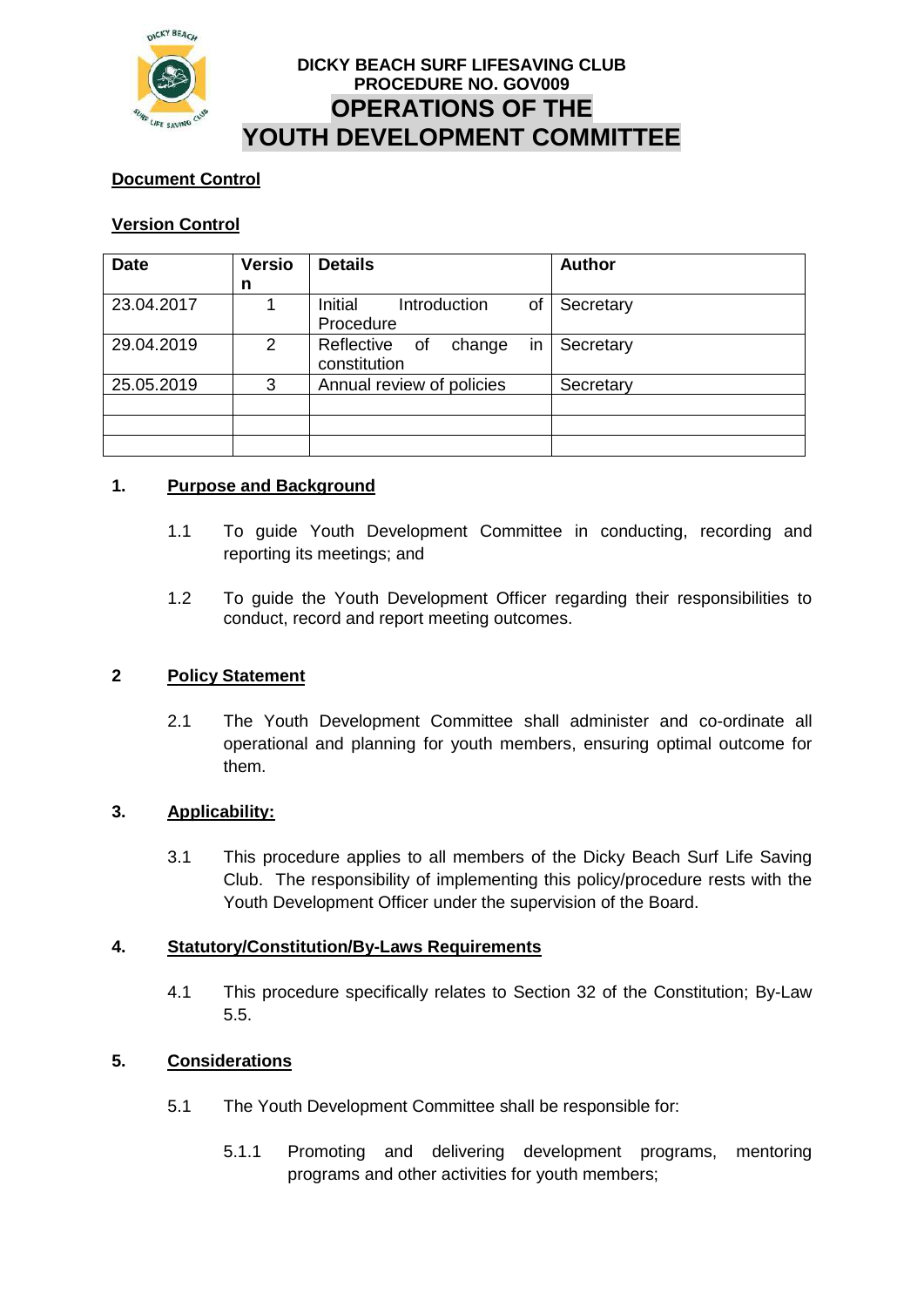

# **DICKY BEACH SURF LIFESAVING CLUB PROCEDURE NO. GOV009 OPERATIONS OF THE YOUTH DEVELOPMENT COMMITTEE**

- 5.1.2 Promoting and identifying suitable youth members' participation in development camps and leadership programs and camps;
- 5.1.3 Assisting club officers, particularly JAC officers to enhance recruitment and retention and the transition of youth members through the club;
- 5.1.3 Identifying innovative activities to enhance the recruitment and retention of youth members;
- 5.1.4 Implementing and regularly reviewing youth recruitment and retention programs within the Club;
- 5.1.5 Educating and ensure all members of the club comply with the Child and Youth Risk Management Strategy and all Codes of Conduct;
- 5.1.6 Educating all members regarding the importance youth members play within the Club;
- 5.1.7 Encouraging youth members to become involved in fundraising and community engagement activities;
- 5.1.8 Encouraging youth members to take on leadership roles within the Club;
- 5.1.9 Disseminating all youth related information to all members; and
- 5.1.10 Dealing with matters referred to it from the Board or Council, Lifesaving Operations Committee and Surf Sports and Competition Committee.

## **6. Procedures**

- 6.1 To control and monitor the responsibilities listed above the Youth Development Committee shall conduct a regular meeting on at least a quarterly basis.
- 6.2 The Youth Development Officer will be the Chairperson for meetings and in their absence, a vote will occur to elect the Chairperson of that meeting.
- 6.3 The Youth Development Committee Agenda (TEMP014) for meetings shall be:
	- 6.3.1 Opening
	- 6.3.2 Attendances;
	- 6.3.3 Apologies;
	- 6.3.4 Disclosure of Interest
	- 6.3.5 Declaration of Confidentiality
	- 6.3.6 Confirmation of Minutes of Previous Meeting;
	- 6.3.7 Business Arising;